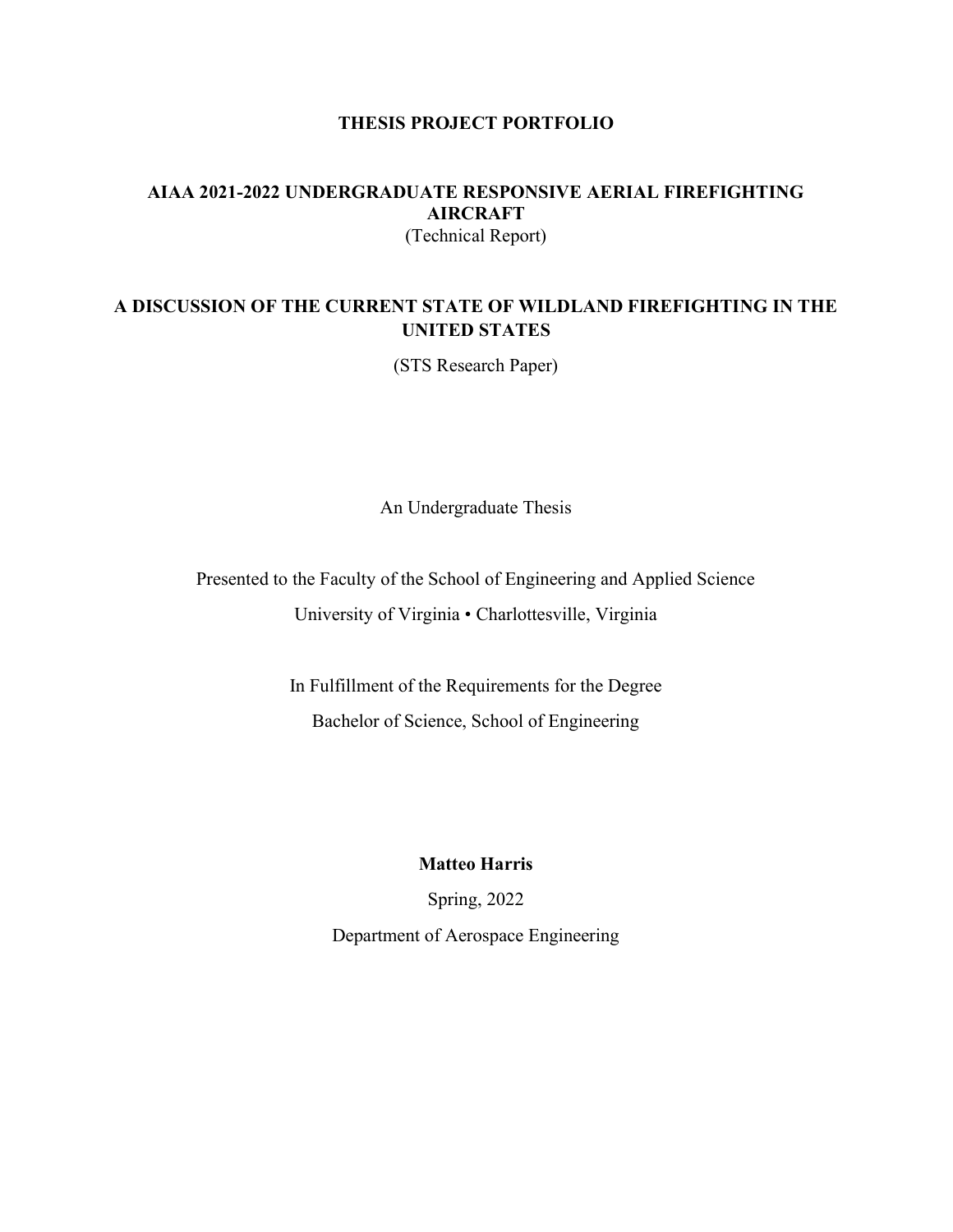## TABLE OF CONTENTS

## SOCIOTECHNICAL SYNTHESIS

AERIAL FIREFIGHTING AIRCRAFT DESIGN PROPOSAL with Del Irving, Aaron Huynh, Andrew Wheatley, Andreas Damm, Christopher Kwon, Jason Le, LeeYung Chang Technical advisor: Jesse Quinlan, Department of Mechanical & Aerospace Engineering

# A DISCUSSION OF THE CURRENT STATE OF WILDLAND FIREFIGHTING IN THE UNITED STATES STS advisor: Kent Wayland, Department of Engineering and Society

**PROSPECTUS** Technical Advisor: Jesse Quinlan, Department of Mechanical & Aerospace Engineering STS advisor: Kent Wayland, Department of Engineering and Society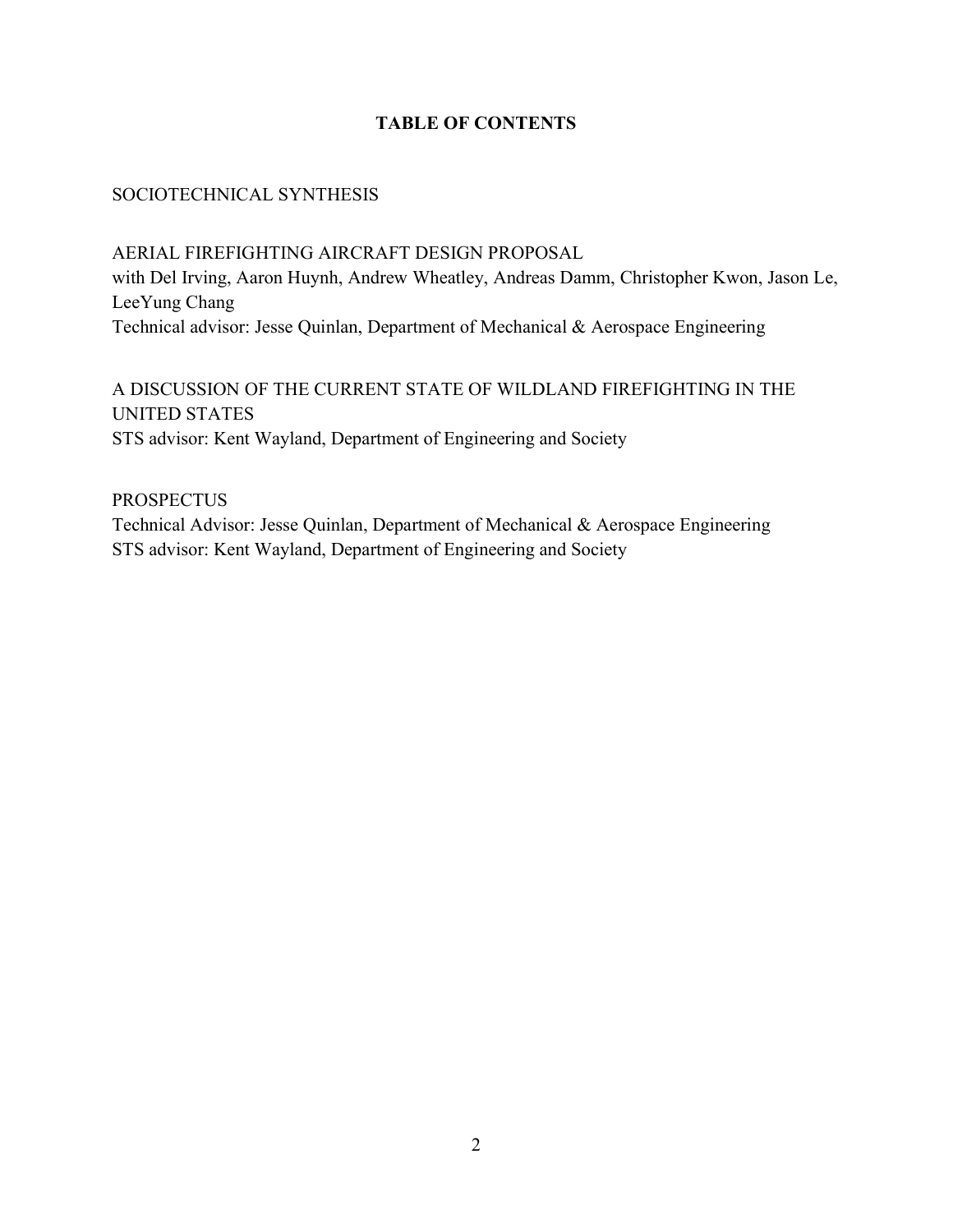My technical and STS projects address socio-technical challenges of the increasing rate of wildfires occurring throughout the world. The results of both projects will simultaneously find a solution to both fight against and reduce the rate of wildfires. Independently solving one of the two problems will not be effective if the other problem is disregarded at the same time. Solely designing new firefighting aircraft for wildfires, which are only increasing in size and intensity, will not be able to keep up with how drastic the fires can become just a few years from now. On the other hand, only reassessing the current social situation with wildfires using actor-network theory alone will likely be a multiple-year transformation. Without any sort of solution, we may be at an extreme loss in lives, land, and supplies in the near future.

The technical project that was set forward outlined a design which will have a better ability to fight modern wildfires than modern aircraft do right now - following multiple project requirements set by the American Institute of Aeronautics and Astronautics (AIAA). A lot of firefighting aircraft today are transformed from regular commercial or military aircraft, as it is cheaper to modify a pre-built aircraft rather than designing an entire new one for a specific task (such as aerial firefighting). However, due to the rapid increase in wildfires throughout the world, there has never been a better time than now to design an aircraft solely for aerial firefighting. The design my team and I proposed is capable of fighting modern wildfires more effectively than other aircraft that are intended to be designed for commercial and military purposes. Additionally, it is capable of autonomous flight, which can be extremely useful for pilots as they can focus more on communication during firefighting rather than flying and controlling the aircraft.

The STS project set out in the research paper addresses global warming's significance to the occurrence of wildfires. Increases in temperature have caused multiple areas throughout the

3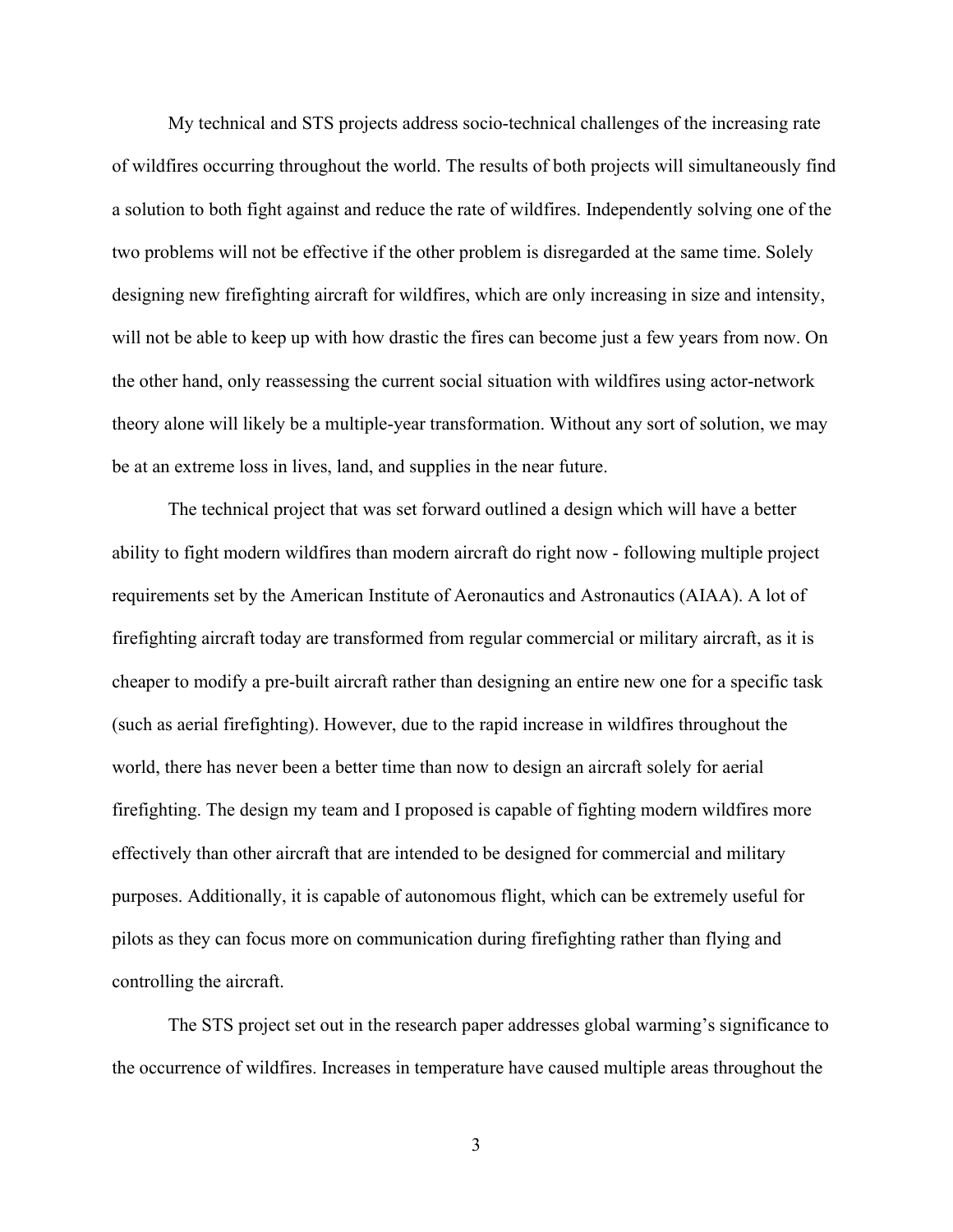planet to get drier, making it easier for combustion to happen, a chemical reaction that can start fires. There are a lot of factors that are contributing to this problem, such as people, governmental laws, and the fire fighting system in place right now. It is difficult to point the blame at just one specific area, so I used actor-network theory to study the firefighting system in place, specifically in California, and determined what has gone wrong throughout multiple parts of the existing network. The intention of my research was to figure out how the current firefighting system in place is flawed and to look into the disruptions of the sociotechnical system of wildland firefighting. It turned out lots of the problems found were related to the US governmental and other political figures. There were problems within other groups, but it was never in their control and instead stemmed towards the higher government powers.

After simultaneously working on both my technical project and STS project, I became more knowledgeable in both the field of firefighting aircraft and the environmental causes and effects of wildfires. Working on the technical project helped me fully understand both the complex aircraft design process and how much the aircraft industry has been due for an aircraft intended for aerial firefighting. Working on the STS project gave me a better understanding of the environmental issues that contribute to wildfires. There was a lot of information about some of the subjects that I did research on, such as the problems with the wildland firefighting system and climate change. However, I really wish there was more open information about aerial firefighting technology and internal decisions in the government about climate control laws. There was only so much information about both of these as a lot of it is required to remain confidential, which is something I didn't really expect going into conducting my research for this paper. For the technical project, time was our biggest constraint and I feel like we could have had a much more efficient design with more time than we had. However, researchers and engineers

4